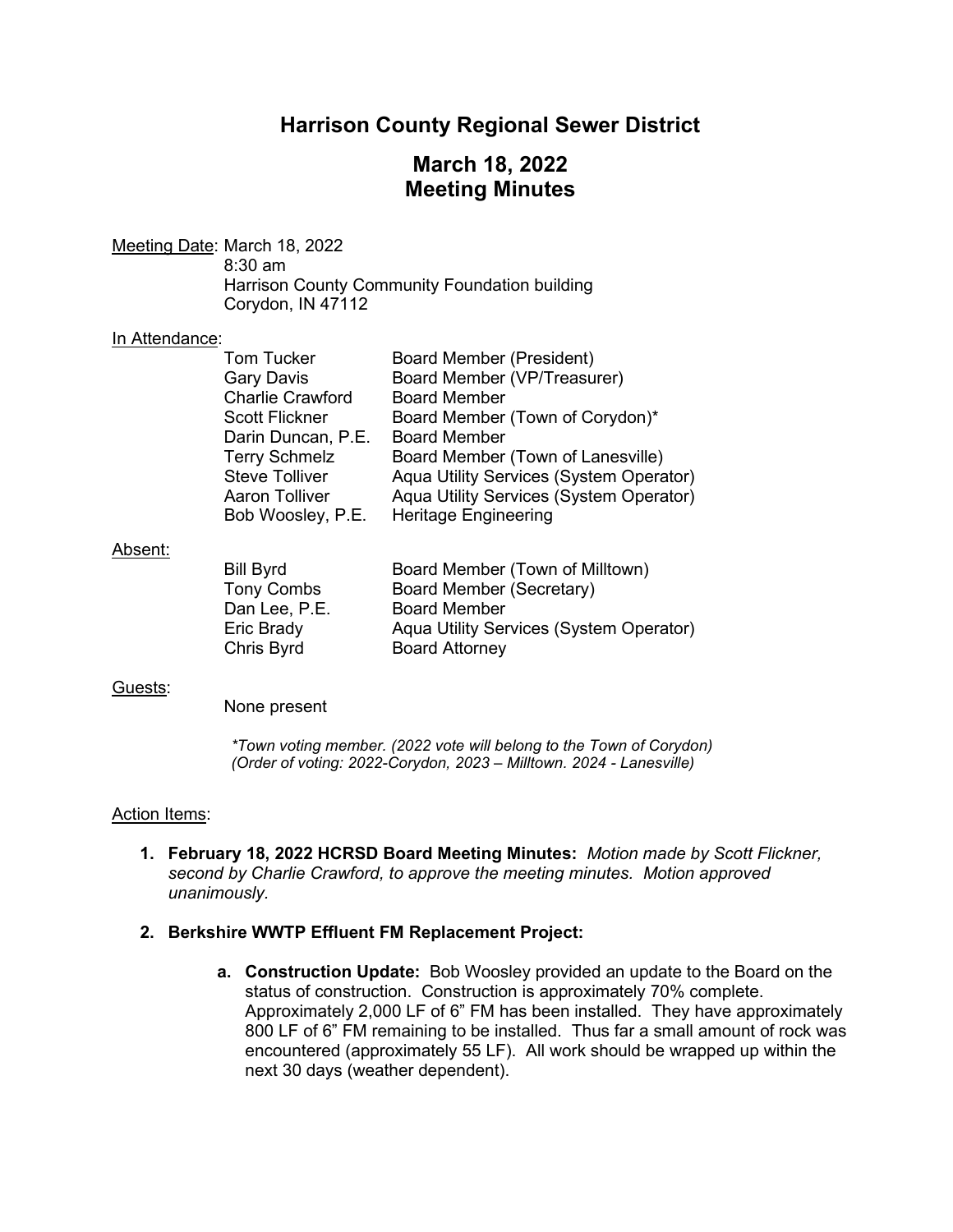- **b. Pay Application No.** 2: Bob Woosley introduced Cornell Harbison Excavating's Pay Application No.2 in the amount of \$45,157.28. *A motion was made by Gary Davis, second by Scott Flickner to approve the payment of Pay Application No. 2. Motion passed unanimously.*
- **c. County Funding:** Gary Davis reported the District is now in receipt of the \$250,000 no interest loan funding from the County. Note: It was mistakenly listed as grant funds at the February meeting. The \$250,000 is currently a no interest loan and not a grant.

### **3. Berkshire WWTP:**

- **a. Operations Report (February):**
	- **1) Report:** Steve Tolliver presented the February operations report. The WWTP was technically non-compliant for the month due to the average daily flow being 102% of the rated capacity. Steve stated the excess flow is attributed to the infiltration from the mobile home park's private collection system. *A motion was made by Scott Flickner, second by Charlie Crawford, to accept the February operations report. Motion approved unanimously.*
	- **2) UV Disinfection:**Steve reminded the Board UV disinfection season begins on April 1<sup>st</sup>.
- **b. Indiana State Health Department:**Steve Tolliver reported that Mike Hadden (inspector with the ISHD) visited the site on Monday of this week. Mr. Hadden asked about the operations of the WWTP and for a general update of flows into the system. He was made aware of the infiltration issues the District continues to experience with the private collection system from the mobile home park. Mr. Hadden stated he may need District records and information as he investigates the private collection system. *A motion was made by Darin Duncan, second by Scott Flickner to allow for the release of any information requested by the ISHD as they investigate the infiltration issues of the private collection system. Motion approved unanimously.*
- **4. Schmidt Cabinet Lift Station (Fence Repair):** The fence that was damaged by the vehicle accident has not yet been repaired. A company has been selected and a quote provided to the District insurance agent. The District has received a check for the repairs (minus the deductible) from the District's insurance company. The insurance company is currently working to secure the deductible amount from the person responsible for the damage. Steve Tolliver reported he will be following up with the fence contractor to get an update as to when the repairs will be completed.
- **5. Star Gas Lift Station (MH rim raised):** Bob Woosley reported that Steve Thieneman (Thieneman Development) notified him the manhole immediately upstream from the lift station has been raised (the casting was raised to avoid being submerged during heavy rain events). The work was completed on March 17, 2022. This manhole sits immediately downstream from the detention basin in the Kepley Fields development. The basin continues to overflow during heavy rain events causing the manhole to become submerged. Raising the casting and rim should eliminate this issue.